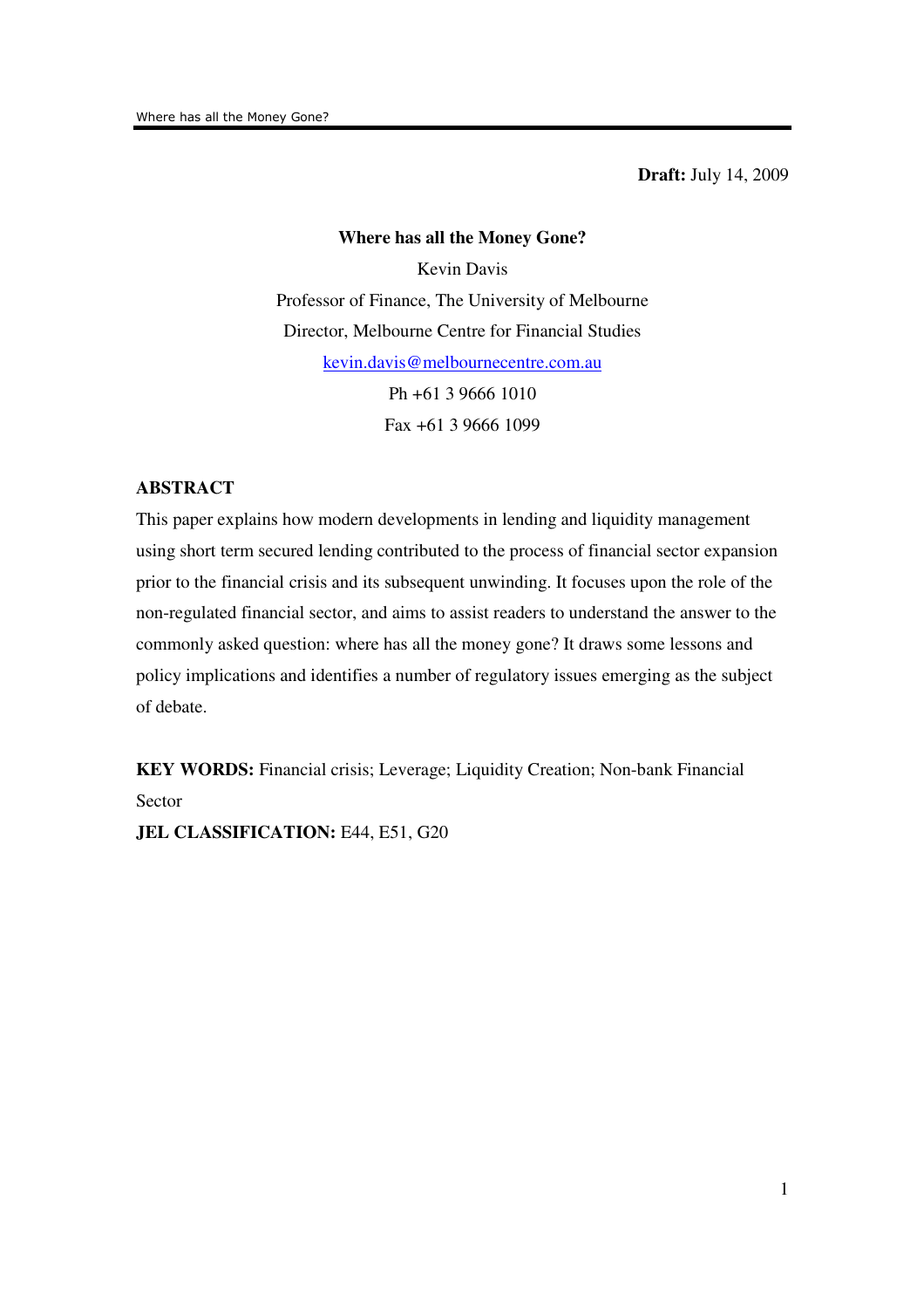## *1. Introduction*

The Global Financial Crisis (GFC) has prompted many queries about the workings of the financial system and its regulation. This note addresses two such queries which appear to puzzle many onlookers. First, how did the process of financial sector expansion, increasing leverage, and asset price inflation, and its subsequent unwinding happen? Why didn't Central Bank monetary policy prevent it? Second, where has all the money gone? Who's got it, who are the winners and losers? Some lessons and policy implications are considered in the conclusion. In the analysis, particular emphasis is given to modern developments in lending and liquidity management involving short term secured lending as used by investment banks, hedge funds and other non-prudentially regulated financial institutions globally. The absence of discussion about commercial bank lending growth, securitization, and other financial sector developments, should not be interpreted as downplaying their role in the GFC, but rather the limited focus of this paper.

# *2. A Simple Framework*

-

To answer these quite complex questions, it is necessary to take an extremely simplified picture of the financial system. It helps initially to think of the financial system as an inverted pyramid with three layers shown in Figure 1. The Central Bank is at the apex, acting as the bank for the second layer of (commercial) banks and those, in turn acting as bankers for a third layer of investment banks, finance companies, pension funds, hedge funds etc (as well as for individuals and businesses - who also deal with the third layer of financial institutions). Ryan and Thompson (2007) estimate the size of the third layer at March 2007 at 167.2% of GDP and the second layer at  $177.9\%$ .<sup>1</sup> All these participants deal in a range of financial markets (cash, bonds, equities, forex, derivatives), with each other in a variety of ways, and using a variety of often almost incomprehensible financial instruments with fancy acronyms.

 $1$  Adrian and Shin (2009) estimate that the balance sheets of US investment banks and hedge funds were more than double the size of those of US commercial banks in 2007.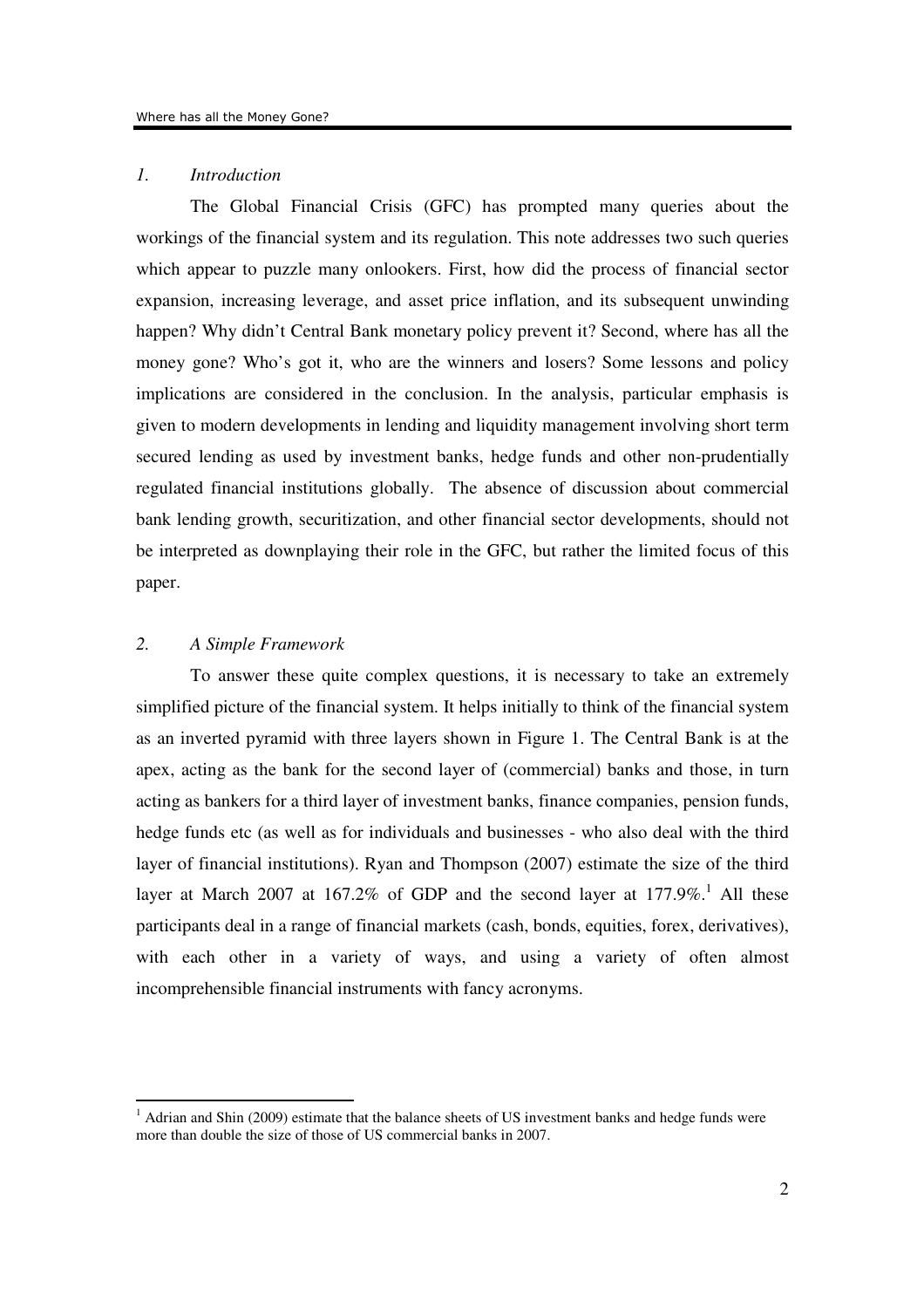

Figure 1: Layering of the Financial System

To keep the analysis simple, assume that there is only one investment bank (IB), one pension fund (PF), one hedge fund (HF) etc., and that they deal in only two shares (of ABC and XYZ companies). Unfortunately, even at this level of simplicity the mechanics of lending, liquidity creation, and asset price spirals are complex. And while the discussion below takes as its starting point a decision by a HF to undertake leveraged investment, that is purely illustrative. The pre-GFC growth in global liquidity and leverage reflected a number of factors including global balance of payment imbalances, lax lending practices, and expansionary policies.

## *3. Leverage and Liquidity Creation: An Asset Price Spiral*

Initially, the HF holds 100 ABC shares worth \$1 each financed by funds provided by rich individuals. The IB has cash (bank deposits) of \$100 and 100 XYZ shares worth \$0.50 each financed by its shareholders funds. The PF holds 200 XYZ shares worth \$0.50 each on behalf of its members. Their simplified financial accounts are as follows, where NW represents the net worth of each organization (individual investments with HF, individuals' holdings of shares in IB, and funds contributed by members to the PF). Note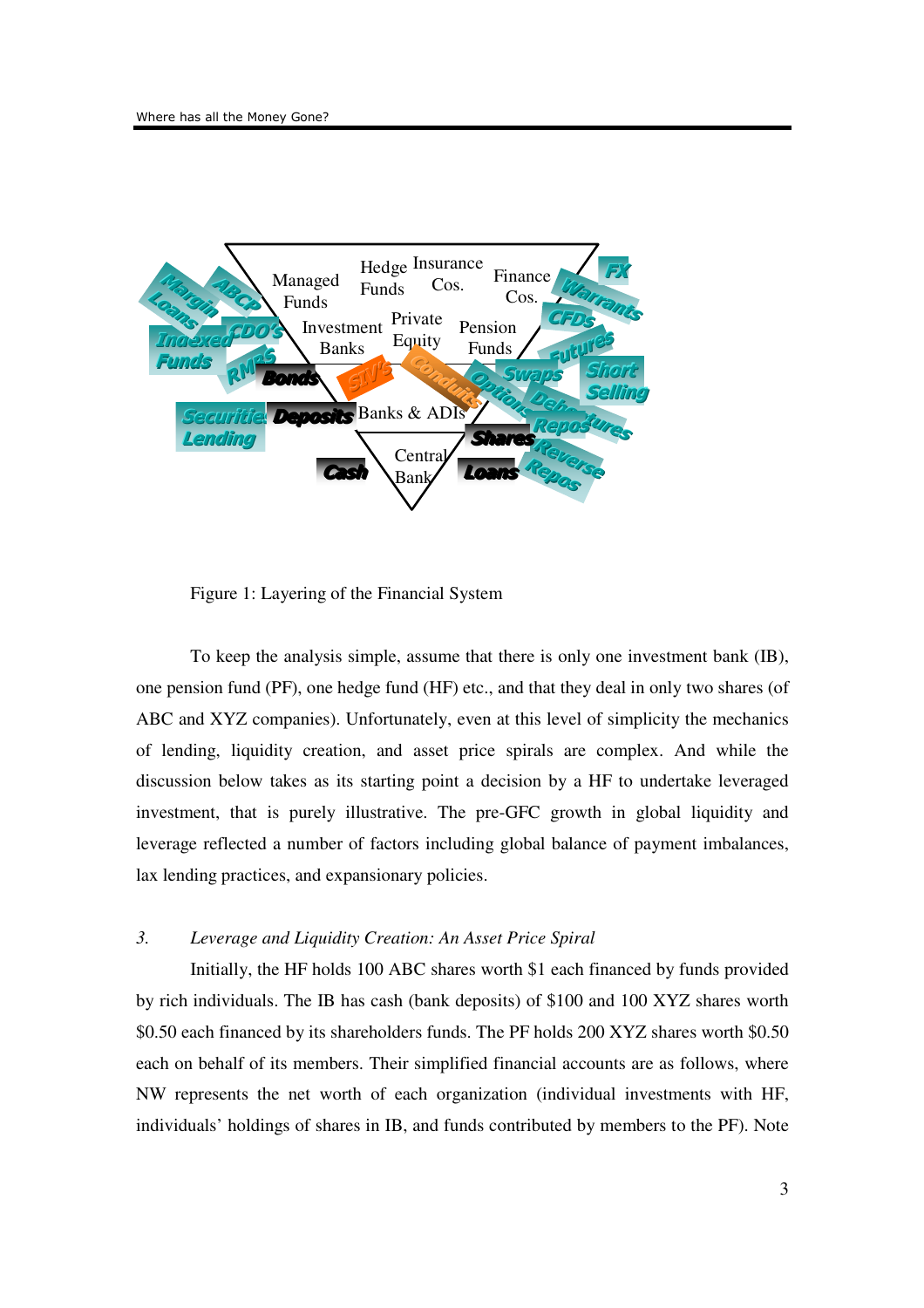that cash (as held by IB) takes the form of commercial bank deposits. In this illustration the commercial banks (layer 2 in Figure 1) play a passive role. In practice, expansion of lending by banks also contributed significantly to the growth in liquidity.

| Hedge fund       |             | <b>Investment Bank</b> |             | <b>Pension Fund</b> |             |
|------------------|-------------|------------------------|-------------|---------------------|-------------|
| Assets           | Liabilities | Assets                 | Liabilities | Assets              | Liabilities |
| <b>ABC \$100</b> | NW \$100    | Cash \$100             | NW \$150    | $XYZ* $100$         | NW \$100    |
|                  |             | $XYZ*$ \$50            |             |                     |             |
|                  |             |                        |             |                     |             |
|                  |             | $*100$ shares          |             | $*200$ shares       |             |

Suppose that the HF decides that it would like to increase its leverage (borrow) by \$100 and purchase XYZ shares which it believes are worth over \$1 each (rather than their current \$0.50 market price). To obtain funding the loan will need to be secured against some collateral. There is a range of ways in which this could be achieved. They include obtaining a margin loan from the IB to buy XYZ shares, using a "repo" (a repurchase agreement which involves selling the ABC shares it owns and simultaneously agreeing to buy them back at some future date at a pre-agreed price), or lending its ABC shares to the IB and receiving cash collateral in return. $<sup>2</sup>$ </sup>

Each approach will require that the value of the security provided by HF exceeds the \$100 cash which it wants to receive, but to keep matters simple we assume that it can get \$100 cash by pledging \$100 of ABC shares. (And to keep the story simple, we'll assume that the interest rate is zero). The accounting representation of some of these transactions also gets pretty tricky<sup>3</sup>, so for simplicity, assume that the transaction is a simple loan from IB to HF secured by a charge over the ABC shares. (Players of the Monopoly board game will recognize the notion of mortgaging or pledging some asset to receive cash). The simplified financial accounts now are as follows.

 $2^{2}$  Blundell-Wignall (2007) discusses the role of margin lending and repurchase agreements as mechanisms for hedge funds to obtain short term loans from the investment banks who act as their prime brokers. Securities lending as a form of raising funds, sometimes referred to as "equity financing" (described in ANZ, 2008), in which the cash received is less than the value of securities lent as collateral, was marketed in Australia as a form of margin lending by the securities firm Opes Prime with disastrous consequences for many involved. Margin lending in Australia grew from \$9.2 billion in March 2002 to a peak fo \$36.2 billion in June 2007, before collapsing with the onset of the GFC to \$18.7 billion in March 2009.

 $3$  King (2008) provides an overview of investment bank accounting treatment of items such as repos, short sales, securities loans etc. See also Adrian and Shin (2009).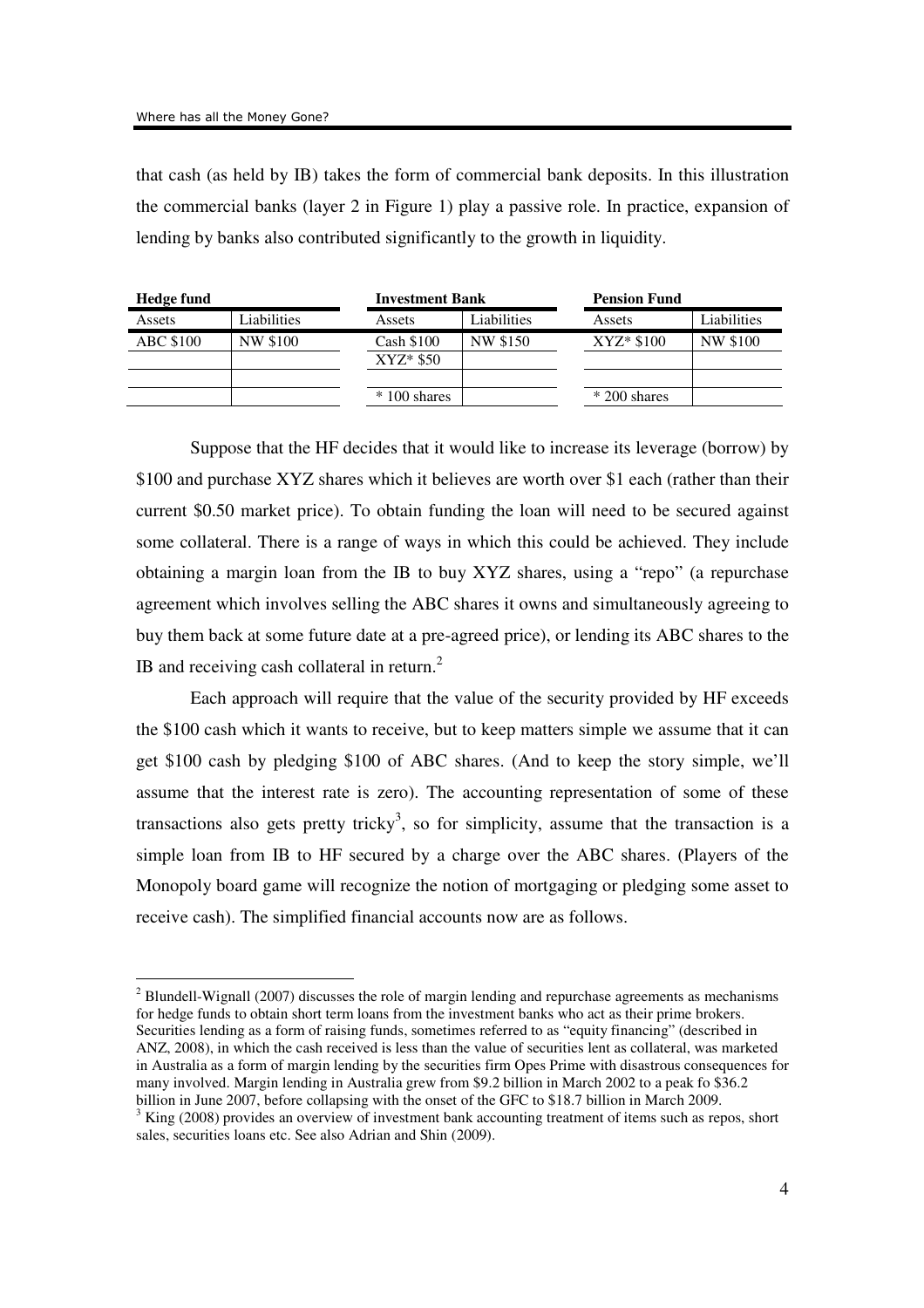| <b>Hedge fund</b> |                    | Investment Bank |             | <b>Pension Fund</b> |                 |
|-------------------|--------------------|-----------------|-------------|---------------------|-----------------|
| Assets            | Liabilities        | Assets          | Liabilities | Assets              | Liabilities     |
| ABC* \$100        | \$100<br><b>NW</b> | \$0<br>Cash     | NW \$150    | $XYZ* $100$         | <b>NW \$100</b> |
| Cash \$100        | \$100<br>$Debt**$  | \$50<br>$XYZ^*$ |             |                     |                 |
|                   |                    | Loan** $$100$   |             |                     |                 |
|                   |                    |                 |             |                     |                 |
|                   |                    | $*100$ shares   |             | $*200$ shares       |                 |
| * mortgaged       | $**$ to IB         | $**$ to HF      |             |                     |                 |
|                   |                    |                 |             |                     |                 |

The HF then uses the \$100 cash to place an order for 100 XYZ shares at a price of \$1 each, which drives their market price up to \$1 and which induces the PF to sell 100 of its 200 shares for \$1 each to the HF. Because the market price of XYZ is now \$1 per share, the PF will revalue (mark to market) its remaining 100 shares to \$1 each. Its net worth (members' accounts) is now \$200 (the \$100 cash received and its 100 remaining XYZ shares now valued at \$1 each). And the IB will also revalue its 100 XYZ shares and net worth. The simplified financial accounts now are as follows.

| Hedge fund    |                          | <b>Investment Bank</b> |                 | <b>Pension Fund</b> |                 |  |
|---------------|--------------------------|------------------------|-----------------|---------------------|-----------------|--|
| Assets        | Liabilities              | Assets                 | Liabilities     | Assets              | Liabilities     |  |
| $ABC* $100$   | \$100<br><b>NW</b>       | \$0<br>Cash            | <b>NW \$200</b> | $XYZ* $100$         | <b>NW \$200</b> |  |
| $XYZ^*$ \$100 | Debt <sup>**</sup> \$100 | $XYZ^*$ \$ 100         |                 | Cash $$100$         |                 |  |
|               |                          | Loan** $$100$          |                 |                     |                 |  |
|               |                          |                        |                 |                     |                 |  |
| * mortgaged   | $*$ * to IB              | $*100$ shares          |                 | $*100$ shares       |                 |  |
| $*100$ shares |                          | $**$ to HF             |                 |                     |                 |  |

A couple of points are worth noting at this stage. There has been no involvement of the commercial banking sector – other than recording the change in ownership of the \$100 deposit (cash) being transferred from the IB to the HF and then to the PF. Investors in the IB will feel happy because the market value of their shares will increase to reflect the increased net worth, as will the pension fund members whose account statements will reflect the capital gains made and increase in their net worth. But the management of the IB might be a bit concerned that it now has no liquid assets in the form of cash – which it may need for risk management purposes for a range of reasons (in a more realistic depiction of its complex range of activities).

Luckily (or maybe not, given some of the eventual possible consequences), there are a couple of solutions to the IB's lack of liquidity. One is that it might actually regard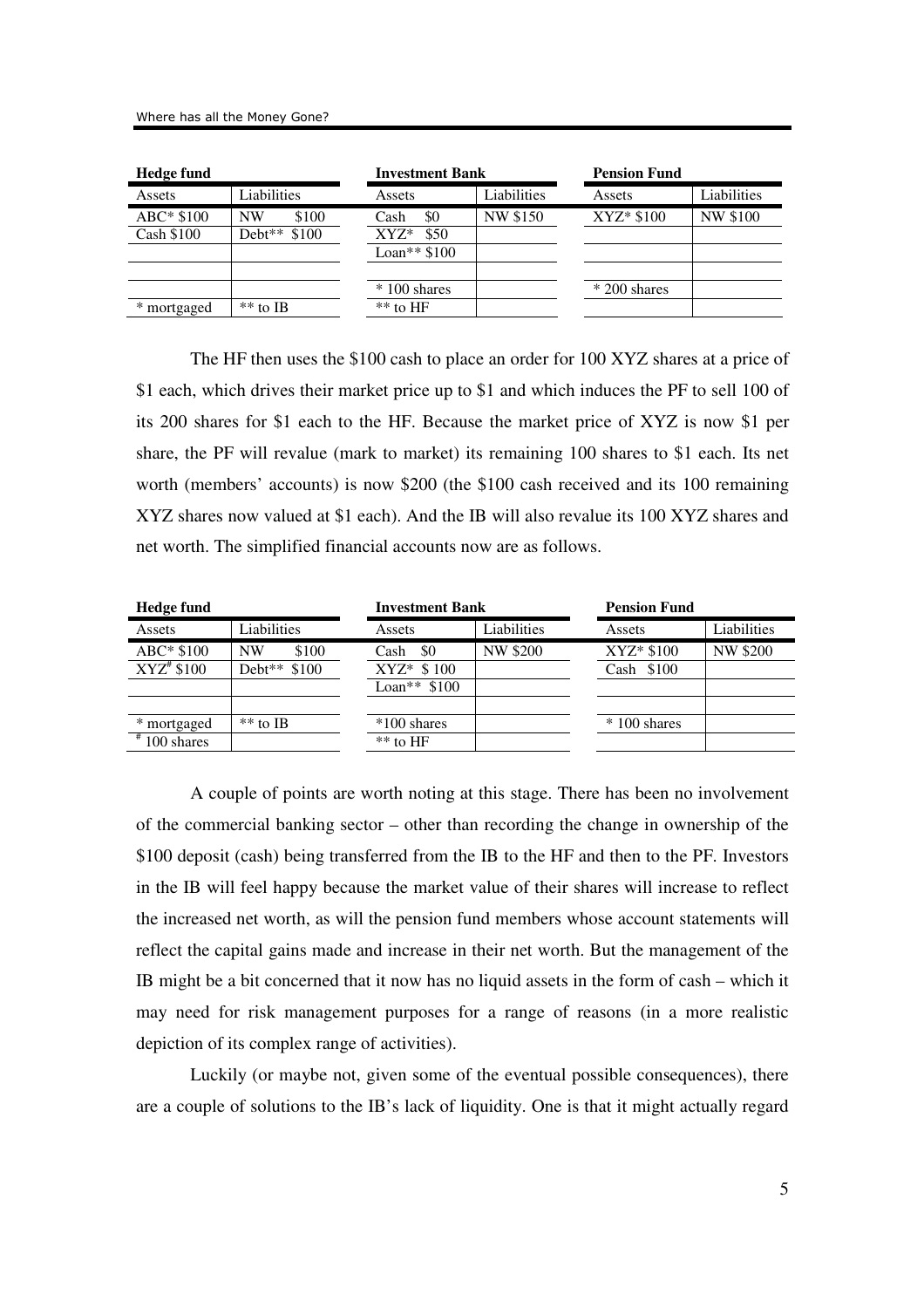the loan to the HF as being a liquid investment. It may be able to demand repayment by the hedge fund at any time (which, of course, would require the HF to either sell some assets or raise the cash by some other means). Alternatively, it may be able to borrow cash itself. And, of course, it has XYZ shares, now worth \$100 which it can provide as collateral for such loans, or equivalently "sell" to raise cash by way of a repo. (In that regard, King (2008) notes that in September 2008, over 50 per cent of US investment bank funding of assets was by way of repos).

So, simplifying again, assume that the IB pledges its XYZ shares as security against a \$100 loan from the pension fund, the outcome is as follows.

| <b>Hedge fund</b>        |              | <b>Investment Bank</b> |              | <b>Pension Fund</b> |                 |
|--------------------------|--------------|------------------------|--------------|---------------------|-----------------|
| Assets                   | Liabilities  | Assets                 | Liabilities  | Assets              | Liabilities     |
| $ABC* $100$              | \$100<br>NW  | \$100<br>Cash          | NW \$200     | $XYZ^*$<br>\$100    | <b>NW \$200</b> |
| $XYZ^*$ \$100            | Debt** \$100 | $XYZ^*$ \$100          | Debt# $$100$ | $Loan**$<br>\$100   |                 |
|                          |              | Loan** $$100$          |              |                     |                 |
|                          |              |                        |              |                     |                 |
| * mortgaged              | $**$ to IB   | *mortgaged             | to PF        | $*100$ shares       |                 |
| $\frac{1}{4}$ 100 shares |              | $**$ to HF             |              | $**$ to IB          |                 |
|                          |              |                        |              |                     |                 |

Now, the investment bank has restored its liquidity to \$100 and while the structure of its balance sheet has changed (involving more leverage) it may be happy with that situation, particularly given its higher net worth and perception that the loan to the HF is also a liquid callable asset.<sup>4</sup> The pension fund has a changed asset mix (and higher net worth) involving some credit risk (the loan to IB) although that credit risk is moderated by being secured against XYZ shares. (It might even perceive its prudential position as being essentially unchanged, from initially holding 200 XYZ shares, since it now owns 100 XYZ shares and has granted a loan secured by another 100 XYZ shares). The HF has no liquid assets, but its assets are the shares in ABC and XYZ the latter of which (not be pledged against a loan) can be sold on the market. That involves a risk, in that a demand by its investors for redemptions of cash or a demand by the IB for repayment of the loan might require it to sell its shareholdings in the market at a loss. But in a booming equity market that may not be seen to be a risk of great concern.

<sup>&</sup>lt;sup>4</sup> Adrian and Shin (2009) argue that US investment bank leverage has been pro-cyclical, with increases in asset values leading to increased leverage using secured short-term borrowings, similar to this example.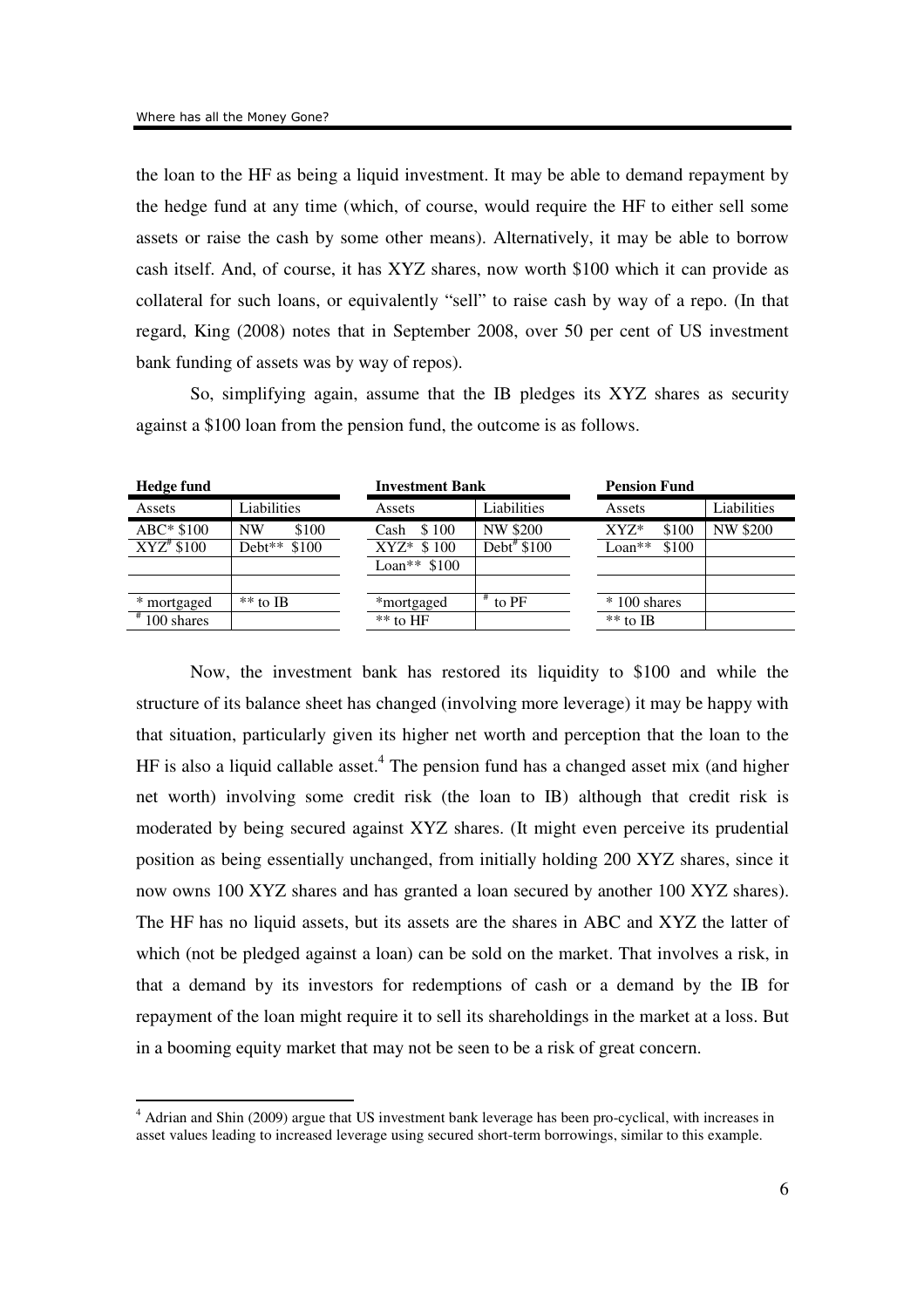The HF's willingness to pay \$1 a share for XYZ has been the cause of the increase in both the XYZ share price and the increase in mark to market net wealth for the IB and the PF who were initially holding these shares at the then market price of \$0.50.

#### *4. Some Observations*

Note that there has been no obvious upward pressure on interest rates, or on the scale of the commercial banking sector's activities or its demand for liquidity.<sup>5</sup> The boom in asset prices and perceived (mark to market) wealth has occurred without having any immediate implications for monetary policy and the Central Bank. The indirect implications come from the fact that companies like XYZ will find it easier to raise equity capital (due to a higher share price) to finance investment activities, and PF members may feel wealthier and increase their consumption expenditures (or feel more comfortable borrowing from banks to purchase investment properties etc).

Note also, that while the preceding analysis does not explicitly explain the dramatic decline in credit spreads (the excess of yields on corporate and asset backed bonds over government debt) in the years leading up to the sub-prime crisis, it is quite consistent with it. Simply substitute bonds issued by XYZ company for XYZ shares in the analysis – an increase in the price of the bonds is equivalent to a decline in credit spreads. Similarly, the analysis could be reworked to explain a commercial property price boom, by substituting property for XYZ shares.

# *5. Asset Price Deflation and Financial Collapse*

-

It may be that the HF's optimism is justified and that XYZ shares are worth much more than \$1. But it may also be a case of excessive optimism, and XYZ shares are, in fact worth only \$0.50. What happens if the market perception suddenly changes to that view?

<sup>&</sup>lt;sup>5</sup> The process may, of course, have been partly initiated by the banking sector doing such things as lending to individuals to finance their initial hedge fund investments. Also, a different scenario might involve the hedge fund borrowing from a commercial bank, generating similar outcomes to those depicted here but with an accompanying expansion in bank deposits.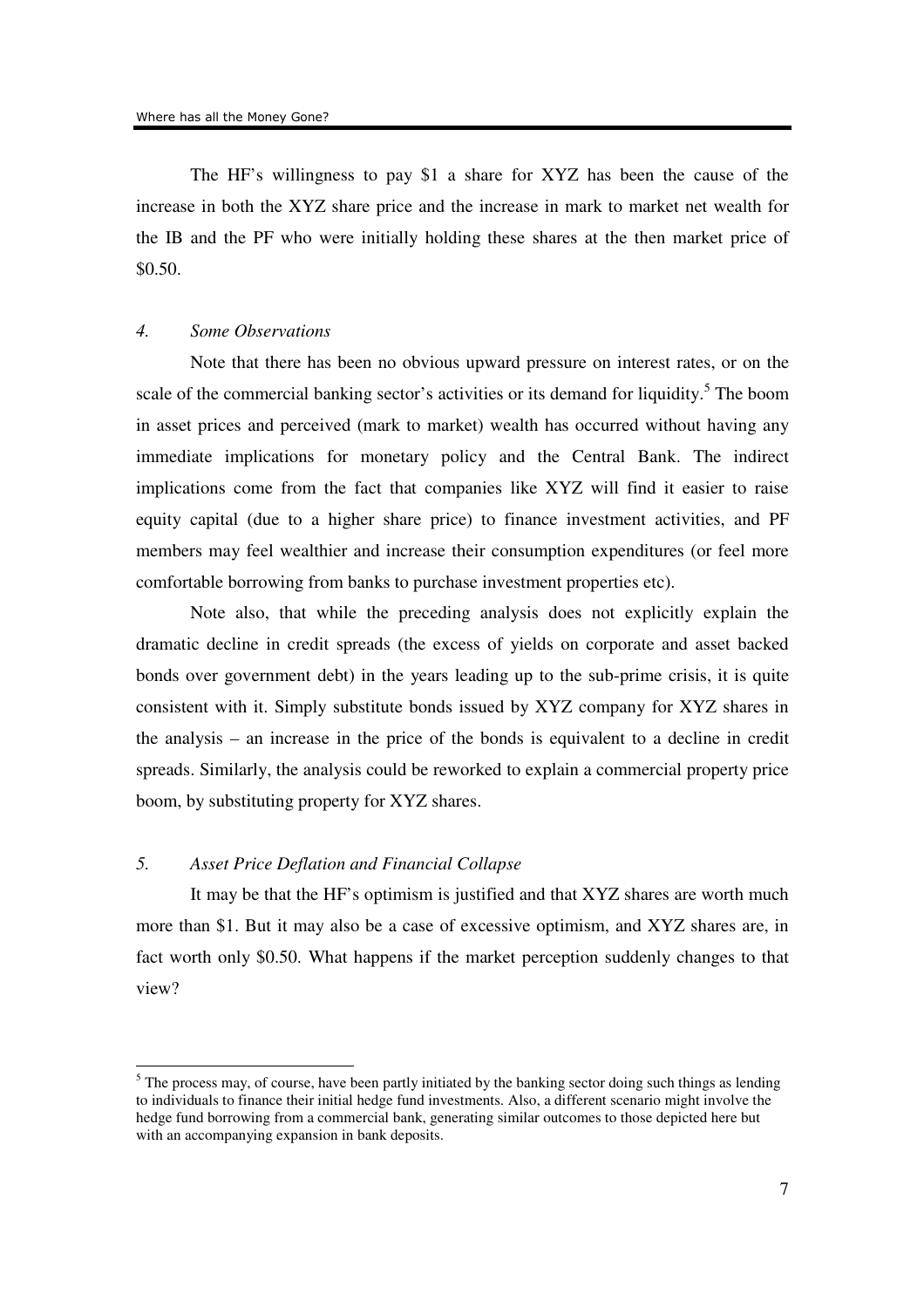Suppose, for example that some of the investors in the HF decide that this is the case and decide to withdraw funds. The HF can't sell its ABC shares to raise cash (because they are pledged against its loan from the IB and the proceeds would have to be used to repay that loan, or may have been sold to the IB in a repo). It tries to sell some XYZ shares in the market place and the price begins to fall. Note that the pension fund will also start to be concerned that its loan to the IB which is secured against XYZ shares is less secure (since the collateral has fallen in value) and may call its loan or require the IB to provide additional collateral. This forces the IB to sell its XYZ shares or to call its loan from the HF, in turn forcing it to sell more XYZ or ABC shares.

The precise path and eventual outcome of this downward spiral depends on many factors, but one possible outcome could be as shown below.<sup>6</sup> This assumes that the XYZ share price drops directly to \$0.50 and the ABC share price stays at \$1. In this specific case, the HF has sold its 100 XYZ shares into the market for \$50, has sold another 50 ABC shares for \$50, which together generate \$100 for it to repay its loan to IB and which it in turn uses to repay the loan from the PF. The \$100 cash received by the PF from repayment of the loan was used by it to buy the 50 ABC and 100 XYZ shares being sold by the HF.

| Hedge fund      |             |            | <b>Investment Bank</b> |                 | <b>Pension Fund</b> |  |
|-----------------|-------------|------------|------------------------|-----------------|---------------------|--|
| Assets          | Liabilities | Assets     | Liabilities            | Assets          | Liabilities         |  |
| <b>ABC \$50</b> | NW \$50     | Cash \$100 | NW \$150               | XYZ \$100       | NW \$150            |  |
|                 |             | XYZ \$50   |                        | <b>ABC \$50</b> |                     |  |
|                 |             |            |                        |                 |                     |  |

#### *6. The Outcome: Who won, who lost?*

-

So, where has the money gone? Actually, it wasn't money, but rather paper wealth which had been created by the increase in share (or other asset) prices based on

 $6$  Brunnermeier (2009) provides an outline of the feedback links between liquidity and asset prices which have become increasingly important due to the financial innovations such as discussed here. He identifies a cumulative process involving a loss spiral and a margin spiral, in which declining asset values mean that increased margin requirements for levered investors necessitate raising cash and that doing so by asset sales generates losses and further depresses asset values.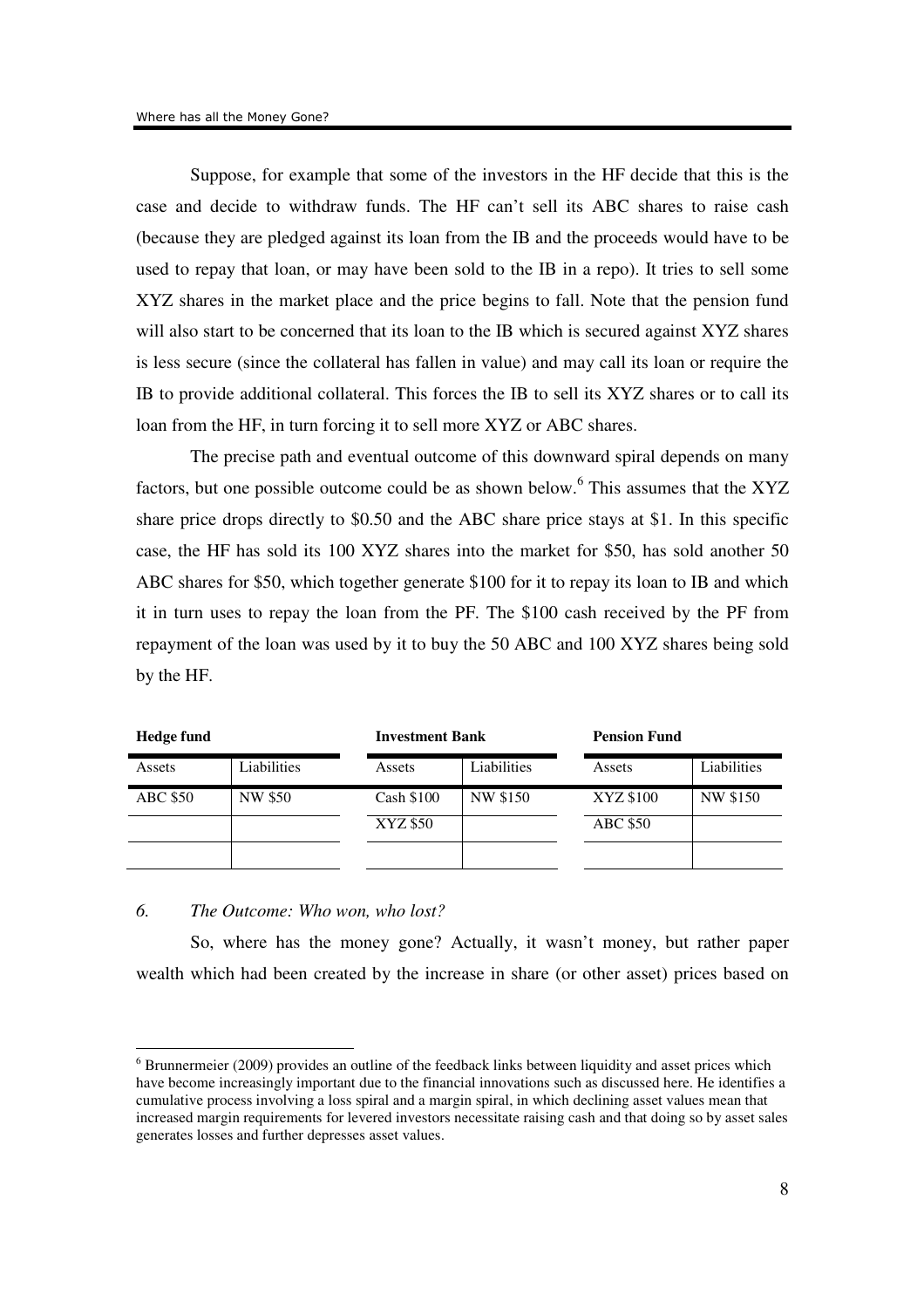the perceptions of some market participants that the securities (and underlying businesses or real assets) were worth more. When perceptions changed, the paper wealth disappears.

Does this matter for the economy? Yes – because the changing share prices will alter the cost of raising new equity finance for companies. And some, perhaps XYZ may have been able to use the fact that their share price was high during the boom to borrow from the commercial banks to undertake physical investment (or take over other companies or buy assets perhaps at inflated prices). When the perceptions on which the boom disappear, those companies find themselves excessively leveraged and without adequate cash flows (or sufficiently valuable assets to sell to raise cash) to meet debt repayments. Likewise, individuals will have experienced changes in their perceived wealth which leads them to change their expenditure plans. Financial institutions facing a liquidity squeeze may also cut back lending with adverse effects for economic activity.

Who has won and who has lost? It depends on what the benchmark is. Compared to the peak of the boom, when XYZ shares were \$1, everyone has lost (although we may have all been fooling ourselves about our actual wealth). But compared to the start of the boom, when XYZ shares were \$0.50, some have gained and some have lost. In the example, the HF investors have lost \$50, the IB shareholders come out square, and the PF members are \$50 better off.

Those that lose are those that pay too much for assets and particularly if they borrow to do so. The lenders who make loans that turn out to be inadequately secured are also likely to be losers. The disruption to the financial system and the real economy from the unwinding of the intertwined positions also mean that we are all losers from this process.

## *7. Possible Lessons and Policy Implications*

What lessons should we take from this example? First, we have seen that the expansion (and subsequent contraction) of financial activity (in this simplified example) has occurred without any involvement of the banking sector and the Central Bank. Monetary policy targeted at the official cash rate (for inter-bank lending) and responding only to "real sector" developments such as inflation, would not respond directly to these financial shenanigans. And perhaps it shouldn't, because it is difficult to determine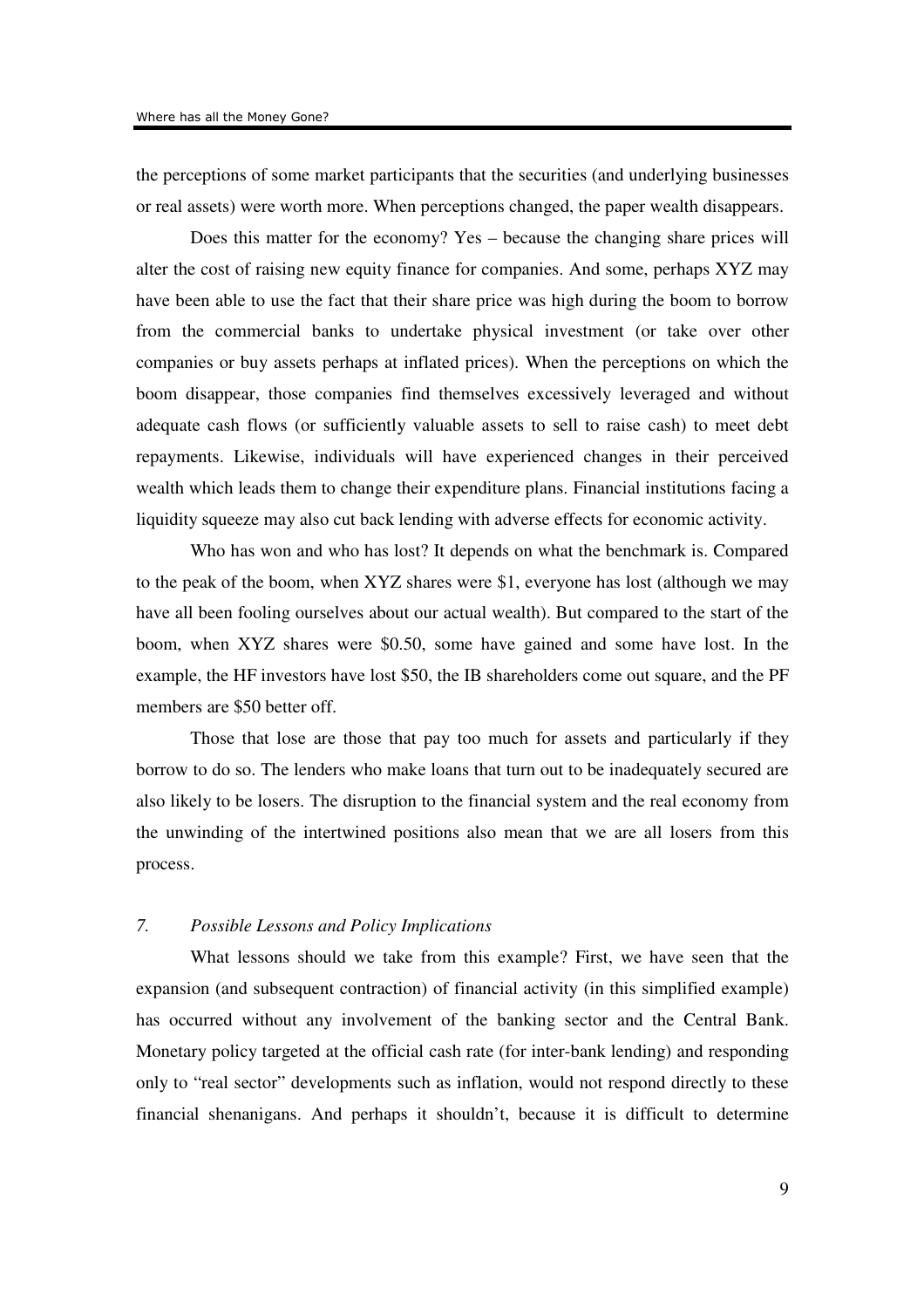whether the expansion of financing is soundly based or not until after the event. But perhaps it should, because the consequences of an unsound expansion can be so undesirable – and history has taught us that financial systems are inherently susceptible to instability.<sup>7</sup> There is already a growing acceptance of the view that Central Banks need to expand their watching brief to include both asset price inflation as well as goods price inflation in setting monetary policy. <sup>8</sup>

Of course, Central Banks in recent past years have focused on using only one macro economic policy weapon – variations in an official short term interest rate achieved by operations in government bond markets (using outright sales and purchases and repos). But during the recent crisis, the range of securities accepted in repo transactions has been expanded to include private sector securities such as residential mortgage backed securities (RMBS).<sup>9</sup> While important for effectively achieving system wide liquidity management and assisting individual institutions with specific liquidity difficulties (about which more later), that does not really widen the range of macro-policy weapons.

Hence, debate has already started about how "macro-prudential" policy should be implemented – in which the parameters of prudential regulation are changed from time to time to achieve macro-economic goals.<sup>10</sup> Specifically, changes in the required capital ratios of banks could be altered (or risk weights for particular assets altered) to induce banks to contract or expand lending activity. To the extent that it is capital positions rather than liquidity positions which are the more immediate binding constraint on bank portfolio decision making, this approach may be more efficacious. Of course, its implementation also raises questions about the viability of maintaining a prudential regulator separate from the Central Bank.

The simple example used earlier did not have the banking sector playing a role in the financial expansion whereas in reality it is a key player in the development of

The summark and Rogoff (2008) provide an overview and analysis of financial crisis over the past two Theorial crisis over the past two centuries. Allen and Carletti (2008) includes a review of some of the developments in theoretical analysis implying the potential for instability in financial systems where financial institutions and markets create liquidity.

 $8$  See for example, Brunnermeier et al (2008) who argue for adoption of macro-prudential policy to "lean against" asset price bubbles.<br><sup>9</sup> Debelle (2008) provides an

Debelle (2008) provides an outline of RBA open market practices.

<sup>&</sup>lt;sup>10</sup> See for example Turner (2009).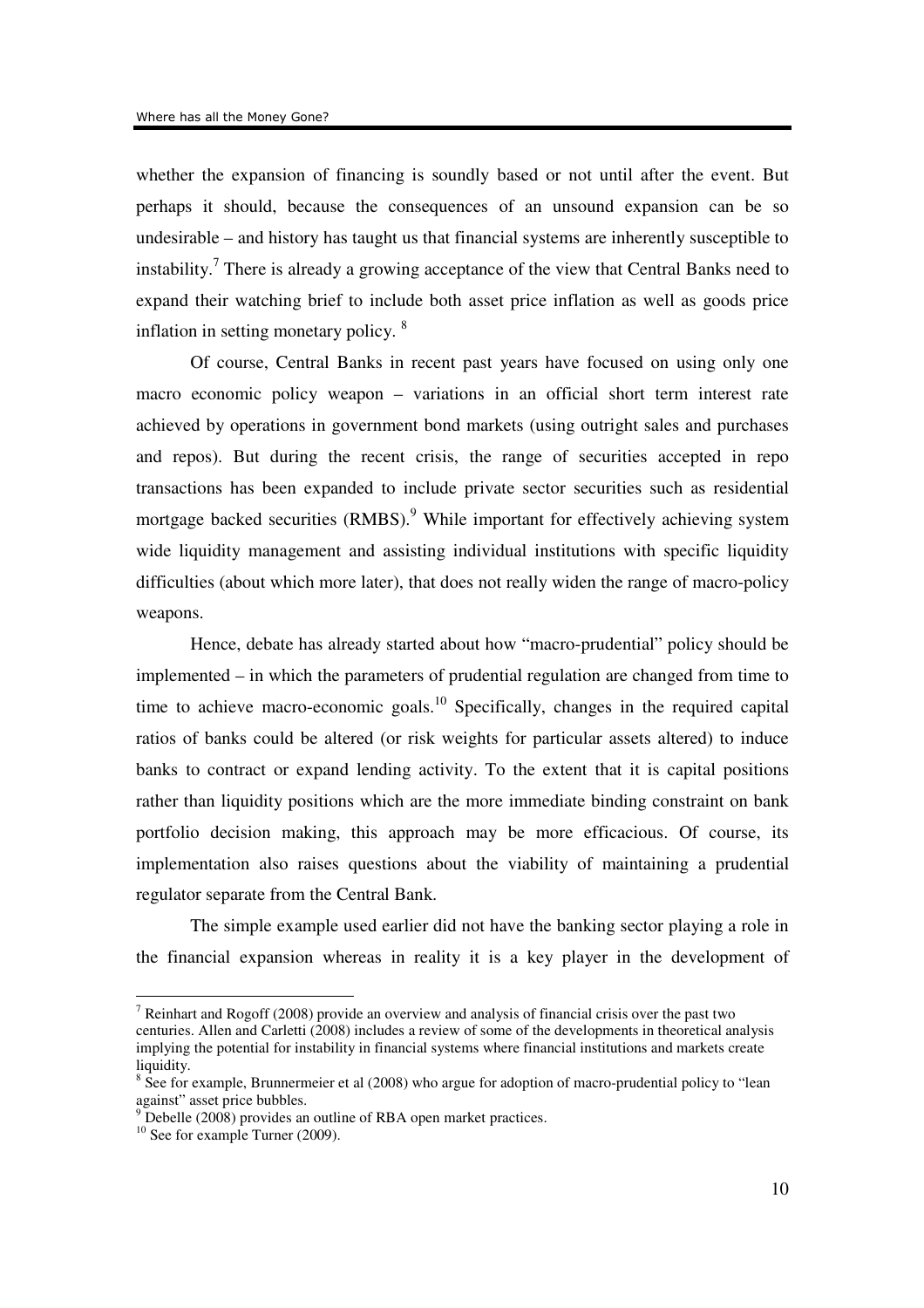financial booms through its expansion of lending and credit. Central Bank actions to reduce liquidity of the banking sector will flow through to the third (largely unregulated) layer of the finance sector depicted in Figure 1.

But it has to be asked whether in the modern financial system, relying on system wide liquidity management to affect the official cash rate directly and thus indirectly influence finance sector activity has the "bang per buck" or reliability that is needed for adequate macroeconomic control. The example used above illustrated that modern financial technology has developed various ways in which liquidity can be created by use of secured (collateralized) short term lending based on well developed markets in the assets used as collateral. Yes, it is true that the liquidity creation is something of a zero sum game between participants and certainly "in the eye of the beholder". It requires the short term loan provider (or securities borrower or repo participant) to regard their extension of credit to a counterparty as being immediately available for cash if required and as good as having cash on the balance sheet – because the collateral provided can be easily sold. But the whole structure can go horribly pear-shaped if confidence dissolves and institutions face both a "funding liquidity" and an "asset liquidity" problem.<sup>11</sup> While, ultimately, the superstructure of "inside liquidity" created by the financial sector is founded (like the inverted pyramid) on "external liquidity" (base money) provided by the Central Bank, the quantitative and price linkages between them may be unstable and reliable.

This raises the complex question of what, if any, regulation and oversight is required over the third tier of financial institutions in the pyramid – whose leveraging and liquidity creation fanned the fires of asset price inflation in the simple example used earlier, and played a large role in our actual experience, particularly in international markets. What set of regulatory arrangements will generate the best benefit-cost ratio, where benefits arise from the efficient financing occurring in normal times and costs arise from possible occasional "system failures"?

 $11$  This is essentially the margin spiral and asset spiral described by Brunnermeier (2009) where falling asset prices mean that levered institutions face margin calls or difficulties in rolling over short term funding secured against assets (a funding liquidity problem) and are forced to sell assets into a declining market (an asset liquidity problem). As the recent experience has shown, it may be virtually impossible in a crisis situation to sell some types of assets (such a CDOs) without taking catastrophic losses.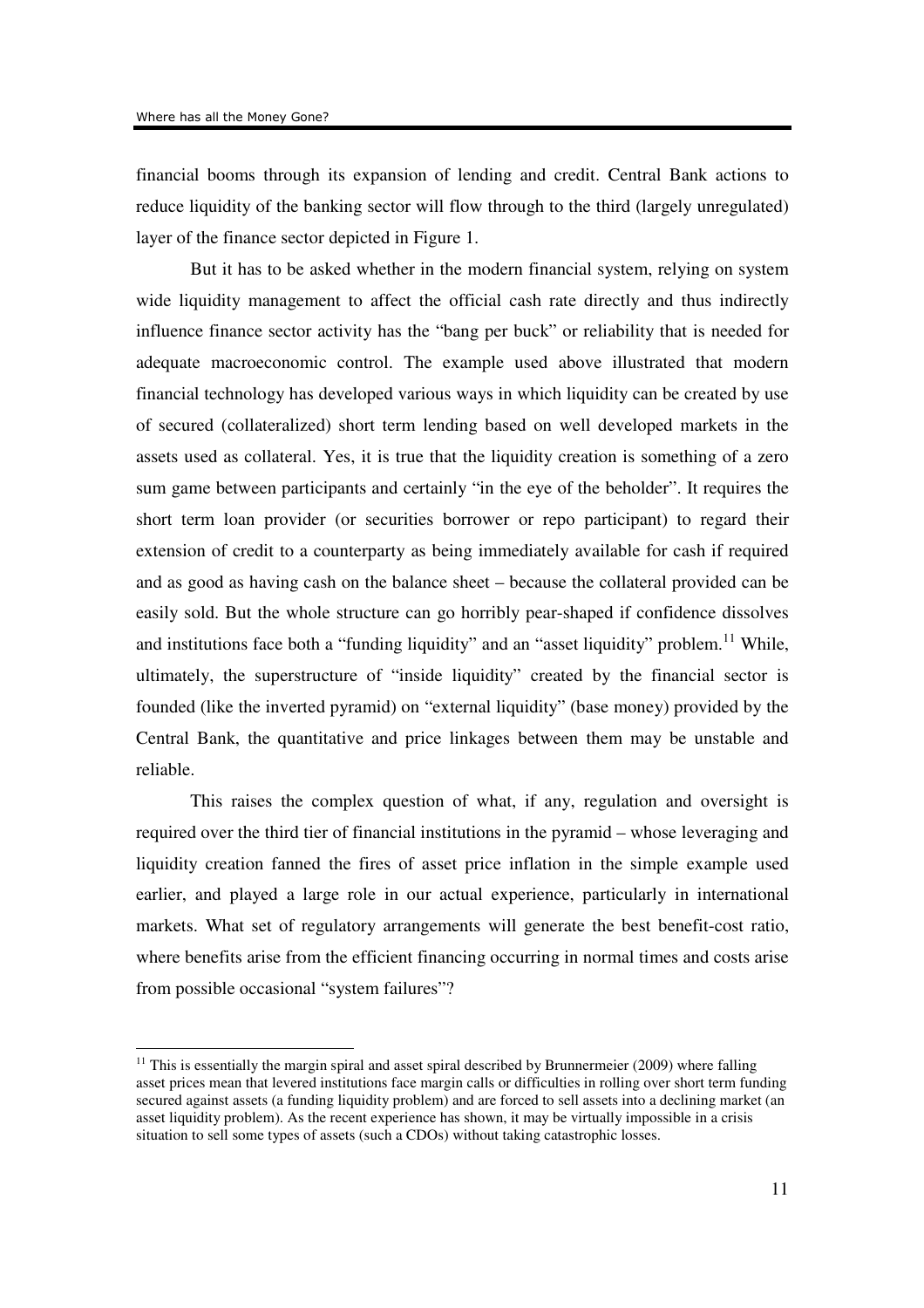One argument sure to be advanced is that if Central Banks bring asset market inflation into their targeting and possibly implement macro-prudential policy policies, that may be sufficient. In this view, credible policies which raise the costs of funding whenever over-optimism in the markets threatens asset price stability (however that might be defined) obviate the need for an expansion of regulation. But whether the link between the instruments available to the Central Bank and the targets of policy is reliable enough is currently an unanswered question.

In considering this question of possible regulation, it is important to bear in mind the distinction between prudential regulation and regulation related to systemic concerns. The former is aimed at ensuring selected financial institutions are, by and large, capable of meeting their promises to counterparties and is based on two premises. The first is the perceived significance of the reliability of those promises for the smooth operation of the financial system. The second is the perceived difficulties counterparties have in assessing the reliability of the promise. Hence, in Australia, for example, prudential regulation is applied to banks and other ADIs, insurers and superannuation funds and the focus is on ensuring prudential behavior for the protection of depositors, policy holders, and superannuation fund members. But these institutions also have a wide range of transactions with other counterparties in wholesale financial markets. While protection of those counterparties is not a specific aim of prudential regulation, the existence of a complex web of interrelationships means that concerns about the possible ramifications of failure of a non-regulated entity on the stability of the financial system also become important.

Despite that, there is general consensus that prudential regulation should only apply to a limited section of the financial system, such that there should be available a range of financial institutions spanning the complete risk spectrum so as to provide the full range of financial services required in a modern economy. Those wishing to deal with non-prudentially regulated institutions should be allowed to do so on a *caveat emptor* basis.

Consequently, should hedge funds, investment banks, finance companies etc be prudentially regulated? No – although two problems need to be addressed.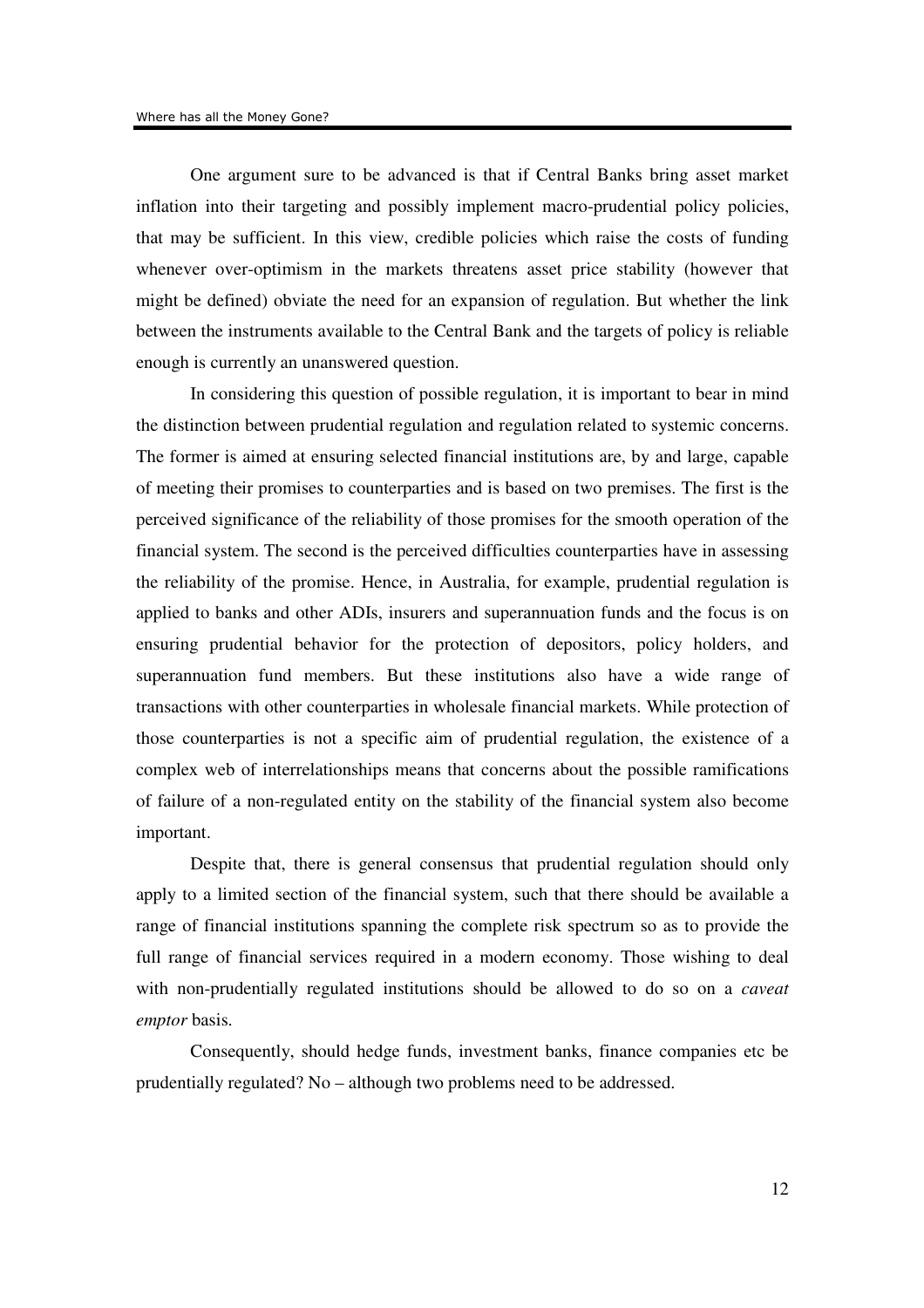First, how can policy makers ensure that customers dealing with those institutions are suitably informed and aware of the risks involved? Unfortunately, current approaches relying on disclosure, education and advice do not seem to work well. In Australia, ASIC has introduced new "if not – why not" disclosure requirements for non-prudentiallyregulated finance companies issuing debentures which is aimed at improving investor protection, while maintaining a *caveat emptor* approach. It remains to be seen how effective such an approach will be.

Second, the activities of prudentially regulated institutions overlap and involve competition with those of the non-prudentially regulated. In those areas of activity, there are important questions of whether the costs and benefits of prudential regulation affect the competitive balance. Whether enforced separation of institutions into separate sections involving prudentially regulated activities and non-prudentially regulated activities is feasible, achieves competitive neutrality, and prevents risk spillovers between the two sections, are important questions.

Consequently, should hedge funds, investment banks, finance companies etc be regulated in some way on grounds related to system stability? Perhaps not as institutions *per se*, but there are undoubtedly some activities they undertake, and inter-linkages between them, which have significant implications for the overall smooth functioning of the financial system, and which may warrant attention. The G20 (2009) has already indicated that registration, greater provision of information to regulators, and oversight of risk management systems are to be required of large hedge funds in the future.<sup>12</sup> Moreover combining several different types of activities within the one organization exposes counterparties of all those activities to loss due to the failure of the institution from some subset of activities, and increases the risk of institutions becoming too systemically important to be allowed to fail. The combining of proprietary trading with securities markets business by investment banks, and writing of credit insurance by general insurance companies are two recent examples highlighted by the financial crisis and US government bail-out responses in the case of Bear-Sterns (but not Lehman Brothers) and AIG.

<sup>&</sup>lt;sup>12</sup> Similarly, proposals are emerging for having Central Clearing Counterparties involved in over-thecounter derivatives markets such that market wide counterparty exposures will be less complex and more transparent to both regulators and market participants.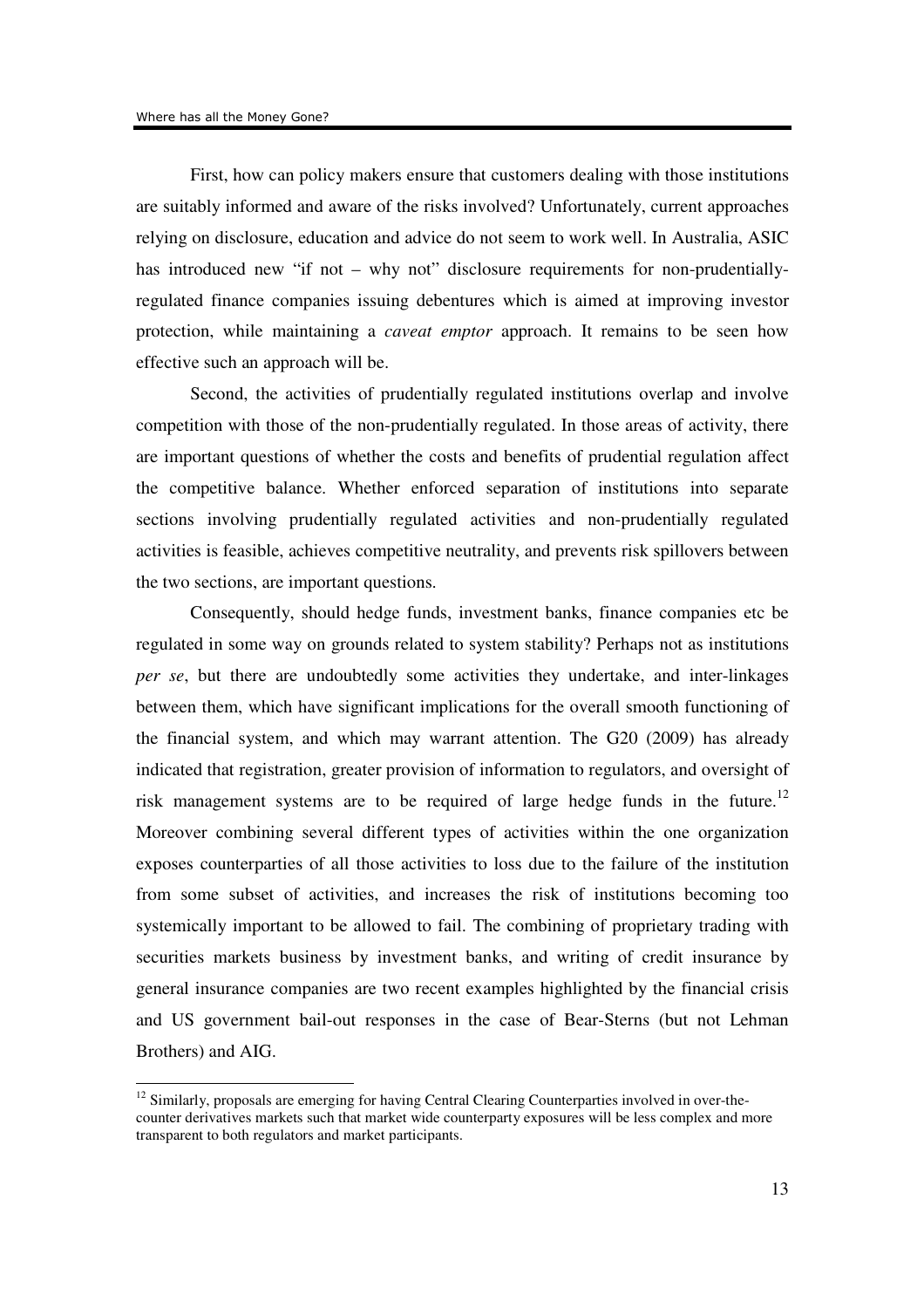While this suggests that there may be some case for requiring some forms of structural separation of significant non-bank institutions, this is a debate waiting to happen. So also is the full recognition of the potential social costs from development of financial behemoths which dominate the financial sector, become "too big to fail" and thus enjoy implicit government support. As Allan Meltzer (2009) has recently commented "If banks are "too big to fail," the government should force them to become smaller" – unless, of course, correctly valued levies for the implied government protection can be charged.

## **REFERENCES**

Adrian, Tobias and Hyun Song Shin (2009) "Liquidity and Leverage" *Staff Report no. 328* Federal Reserve Bank of New York Staff Reports May 2008 (Revised January 2009) http://www.newyorkfed.org/research/staff\_reports/sr328.pdf

Allen, Franklin and Elena Carletti (2008) "The Role of Liquidity in Financial Crisis" in *Maintaining Stability in a Changing Financial System*, Proceedings of Jackson Hole Symposium, Federal Reserve Bank of Kansas City, August 21-23, http://www.kc.frb.org/publicat/sympos/2008/AllenandCarletti.03.12.09.pdf

ANZ (2008) *Securities Lending Review*, ANZ Bank, August 22, http://www.anz.com.au/resources/3/4/34f3b5004d2faca39248b6766a918285/ANZ-MediaRelease-20080822.pdf

Blundell-Wignall, Adrian (2007) "An Overview of Hedge Funds and Structured Products: Issues in Leverage and Risk" *Financial Market Trends*, No 92, Vol. 2007/1, 39-57, http://www.oecd.org/dataoecd/36/62/40972327.pdf

Brunnermeier, M., A. Crockett, C. Goodhart, A. D. Persaud, and H. Shin. "The Fundamental Principles of Financial Regulation." In *Geneva Reports on the World Economy* Geneva: ICMB International Center for Monetary and Banking Studies (2009)

Brunnermeier, Markus K (2009) "Deciphering the Liquidity and Credit Crunch 2007– 2008" *Journal of Economic Perspectives*, 23, 1, Winter, 77–100

Debelle, Guy (2008) "Market Operations in the Past Year" *Reserve Bank of Australia Bulletin*, November, 85-93.

FSA (2009) "The Turner Review: A regulatory response to the global banking crisis"

Financial Services Authority, UK, March, http://www.fsa.gov.uk/pubs/other/turner\_review.pdf

G20 (2009) *Declaration On Strengthening The Financial System – London, 2 April 2009*, http://www.g20.org/Documents/Fin\_Deps\_Fin\_Reg\_Annex\_020409\_-\_1615\_final.pdf